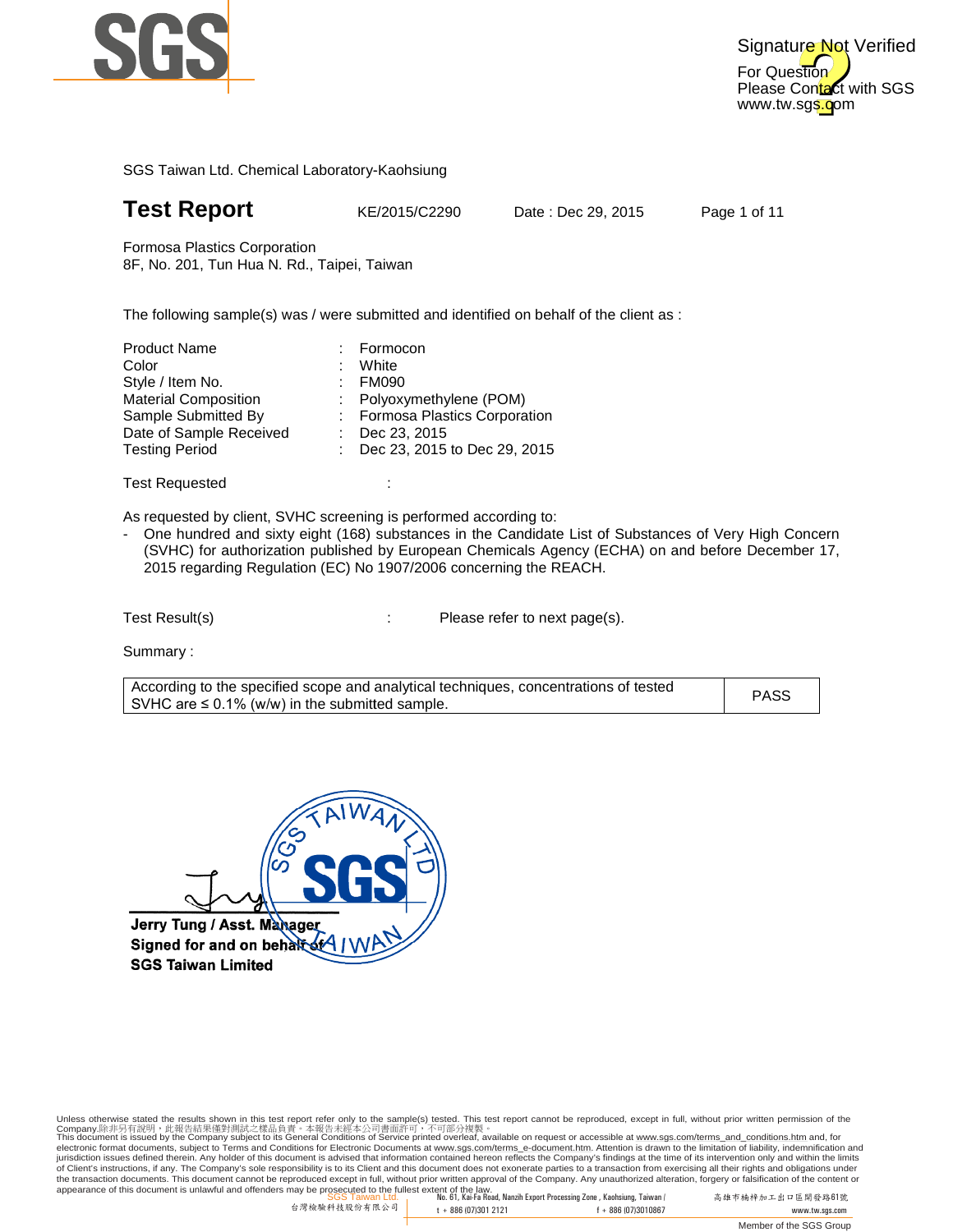

## **Test Report** KE/2015/C2290 Date : Dec 29, 2015 Page 2 of 11

#### **Remark :**

1. The chemical analysis of specified SVHC is performed by means of currently available analytical techniques against the following SVHC related documents published by ECHA:

http://echa.europa.eu/web/guest/candidate-list-table (Candidate list) These lists are under evaluation by ECHA and may subject to change in the future.

- 2. Test results in this report are based on the tested sample. This report refers to testing result of tested sample submitted as homogenous material(s). In case such material is being used to compose an article, the results indicated in this report may not represent SVHC concentration in such article.
- 3. SGS adopts the interpretation of ECHA for SVHC in article unless indicated otherwise. Detail explanation is available at the following link:
	- http://webstage.contribute.sgs.net/corpreach/documents/SGS-CTS\_SVHC-paper-EN-11.pdf
- 4. If a SVHC is found over 0.1% (w/w), client is suggested to identify the component which contains the SVHC and the exact concentration of the SVHC by requesting further quantitative analysis from the laboratory.
- 5. If the sample is a substance or mixture, and it directly exports to EU, client has the obligation to comply with the supply chain communication obligation under Article 31 of Regulation (EC) No. 1907/2006 and the conditions of Authorization of substance of very high concern included in the Annex XIV of the Regulation (EC) No. 1907/2006.

#### **Test Sample:**

#### Sample Description:

**Group No. Component No. Component Description** A 1 White POM

appearance of this document is unlawful and offenders may be prosecuted to the fullest extent of the law.<br>SGS Taiwan Ltd. , No. 61, Kai-Fa Road, Nanzih Export Processing Zone , Kaohsiung, Taiwan / 高雄市 Unless otherwise stated the results shown in this test report refer only to the sample(s) tested. This test report cannot be reproduced, except in full, without prior written permission of the<br>Company.陈非另有說明,此報告結果懂對測試之樣品貢 jurisdiction issues defined therein. Any holder of this document is advised that information contained hereon reflects the Company's findings at the time of its intervention only and within the limits of Client's instructions, if any. The Company's sole responsibility is to its Client and this document does not exonerate parties to a transaction from exercising all their rights and obligations under<br>the transaction docu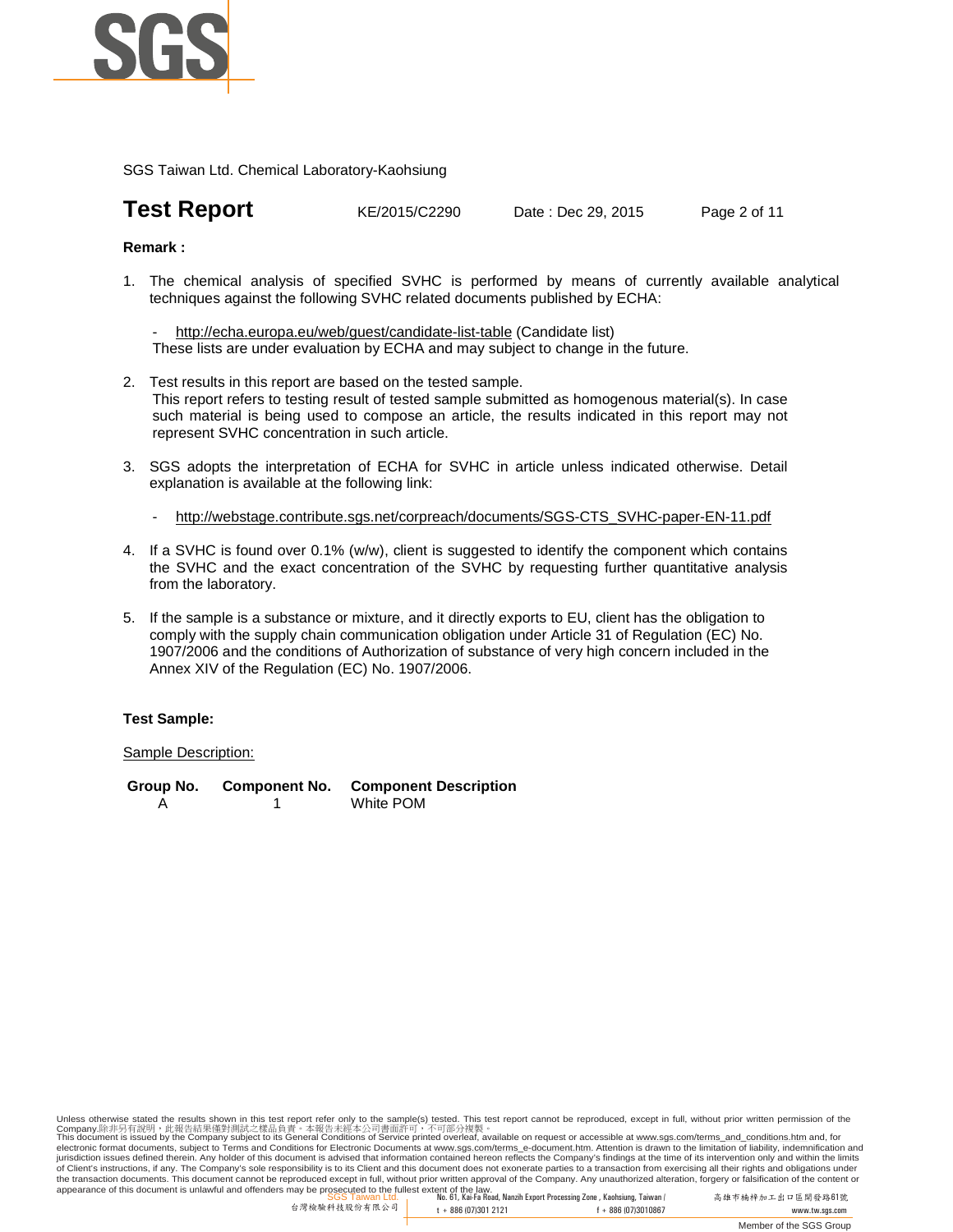

**Test Report** KE/2015/C2290 Date : Dec 29, 2015 Page 3 of 11

### **Test Method :**

SGS In-House method - Analyzed by ICP-OES, GC-MS, GC-ECD, GC-FPD, UV-VIS, HPLC-DAD, HPLC-MS and colorimetric method.

### **Test Result (per test group):**

| <b>Substance Name</b><br>All tested SVHC | <b>Concentration (%)</b> |
|------------------------------------------|--------------------------|
|                                          |                          |
|                                          | ND                       |

#### **Notes :**

- 1. RL = Reporting Limit. All RL are based on homogenous material ND = Not detected (lower than RL), ND is denoted on the SVHC substance.
- 2. \* The test result is based on the calculation of selected element(s) / marker(s) and to the worst-case scenario. For detail information, please refer to the SGS REACH website:

http://www.sgs.com/en/Consumer-Goods-Retail/Toys-and-Juvenile-Products/Toys/REACH/Management-of-SVHC.aspx

The client is advised to review the chemical formulation to ascertain above metal substances present in the article.

RL = 0.005% is evaluated for element (i.e. Boron, cobalt, arsenic, lead, chromium (VI), barium, cadmium respectively).

3. The table above only shows detected SVHC, and SVHC that below RL are not reported. Please refer to Appendix for the full list of tested SVHC.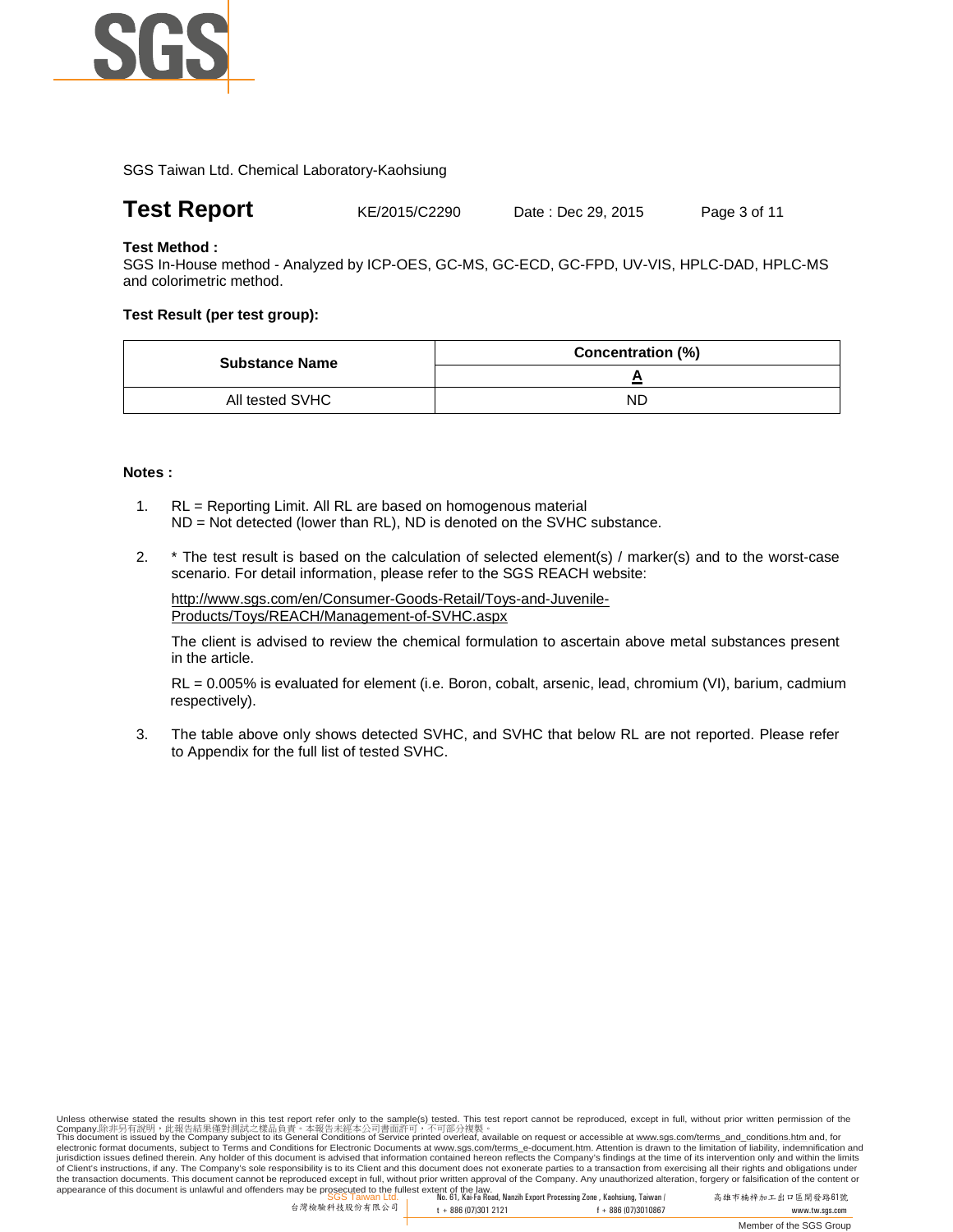

## **Test Report KE/2015/C2290** Date : Dec 29, 2015 Page 4 of 11

**Sample photo:**

# KE/2015/C2290



SGS authenticate the photo on original report only

\*\*\* End of Report \*\*\*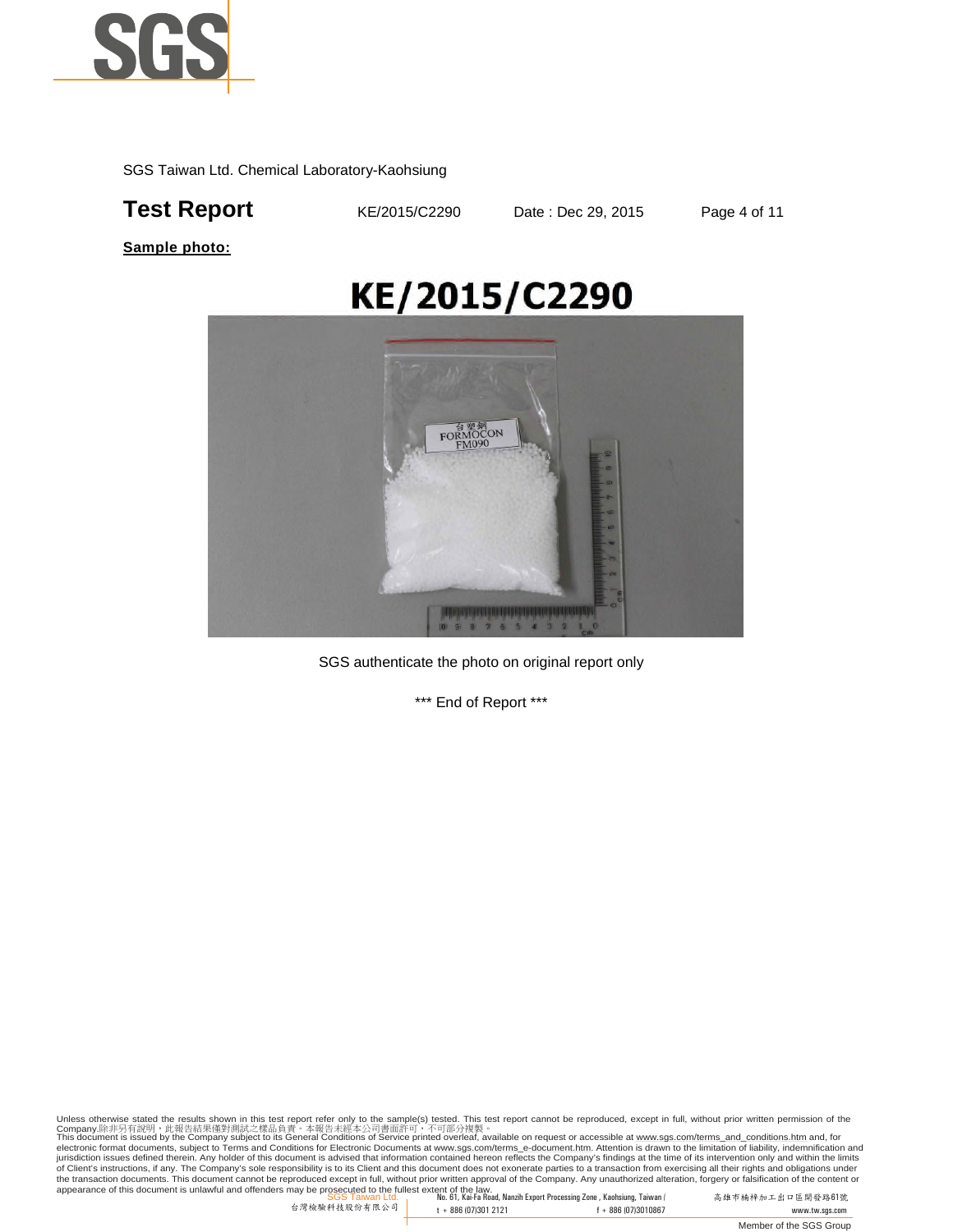

## **Test Report KE/2015/C2290** Date : Dec 29, 2015 Page 5 of 11

|                | <b>Appendix</b>                                                                                        |                             |                  |                |                                                                                                                         |                                                                                                                    |           |  |  |
|----------------|--------------------------------------------------------------------------------------------------------|-----------------------------|------------------|----------------|-------------------------------------------------------------------------------------------------------------------------|--------------------------------------------------------------------------------------------------------------------|-----------|--|--|
| No.            | <b>Substance Name</b>                                                                                  | <b>CAS No./</b><br>EC No.   | <b>RL</b><br>(%) | No.            | <b>Substance Name</b>                                                                                                   | <b>CAS No./</b><br>EC No.                                                                                          | RL<br>(%) |  |  |
|                | Candidate List of Substances of Very High Concern (SVHC) for authorization published on Oct 28, 2008   |                             |                  |                |                                                                                                                         |                                                                                                                    |           |  |  |
| 1              | 4,4'-Diaminodiphenylmethane<br>(MDA)                                                                   | 101-77-9/<br>202-974-4      | 0.050            | $\overline{2}$ | 5-tert-butyl-2,4,6-trinitro-m-<br>xylene (musk xylene)                                                                  | $81 - 15 - 2/$<br>201-329-4                                                                                        | 0.050     |  |  |
| 3              | Alkanes, C10-13, chloro (Short<br><b>Chain Chlorinated Paraffins)</b>                                  | 85535-84-8/<br>287-476-5    | 0.050            | 4              | Anthracene                                                                                                              | $120 - 12 - 7/$<br>204-371-1                                                                                       | 0.050     |  |  |
| 5              | Benzyl butyl phthalate (BBP)                                                                           | 85-68-7/<br>201-622-7       | 0.050            | 6              | Bis(2-ethylhexyl)phthalate<br>(DEHP)                                                                                    | $117 - 81 - 7/$<br>204-211-0                                                                                       | 0.050     |  |  |
| $\overline{7}$ | Bis(tributyltin) oxide (TBTO)                                                                          | $56 - 35 - 9/$<br>200-268-0 | 0.050            | 8              | Cobalt dichloride*                                                                                                      | 7646-79-9/<br>231-589-4                                                                                            | 0.005     |  |  |
| 9              | Diarsenic pentaoxide*                                                                                  | 1303-28-2/<br>215-116-9     | 0.005            | 10             | Diarsenic trioxide*                                                                                                     | 1327-53-3/<br>215-481-4                                                                                            | 0.005     |  |  |
| 11             | Dibutyl phthalate (DBP)                                                                                | 84-74-2/<br>201-557-4       | 0.050            | 12             | Hexabromocyclododecane<br>(HBCDD) and all major<br>diastereoisomers identified ( $\alpha$ -<br>HBCDD, β-HBCDD, γ-HBCDD) | 25637-99-4/<br>247-148-4;<br>3194-55-6/<br>221-695-9:<br>$(134237 - 50 - 6) -$<br>134237-51-7/-;<br>134237-52-8/-) | 0.050     |  |  |
| 13             | Lead hydrogen arsenate*                                                                                | 7784-40-9/<br>232-064-2     | 0.005            | 14             | Sodium dichromate*                                                                                                      | 7789-12-0<br>10588-01-9/<br>234-190-3                                                                              | 0.005     |  |  |
| 15             | Triethyl arsenate*                                                                                     | 15606-95-8/<br>427-700-2    | 0.005            |                |                                                                                                                         |                                                                                                                    |           |  |  |
|                | Candidate List of Substances of Very High Concern (SVHC) for authorization published on Jan 13, 2010   |                             |                  |                |                                                                                                                         |                                                                                                                    |           |  |  |
| 16             | 2,4-Dinitrotoluene                                                                                     | 121-14-2/<br>204-450-0      | 0.050            | 17             | Anthracene oil*                                                                                                         | 90640-80-5/<br>292-602-7                                                                                           | 0.050     |  |  |
| 18             | Anthracene oil, anthracene<br>paste*                                                                   | 90640-81-6/<br>292-603-2    | 0.050            | 19             | Anthracene oil, anthracene<br>paste, anthracene fraction*                                                               | 91995-15-2/<br>295-275-9                                                                                           | 0.050     |  |  |
| 20             | Anthracene oil, anthracene<br>paste; distn. Lights*                                                    | 91995-17-4/<br>295-278-5    | 0.050            | 21             | Anthracene oil, anthracene-low*                                                                                         | 90640-82-7/<br>292-604-8                                                                                           | 0.050     |  |  |
| 22             | Diisobutyl phthalate                                                                                   | 84-69-5/<br>201-553-2       | 0.050            | 23             | Lead chromate molybdate<br>sulfate red (C.I. Pigment Red<br>$104$ <sup>*</sup>                                          | 12656-85-8/<br>235-759-9                                                                                           | 0.005     |  |  |
| 24             | Lead chromate*                                                                                         | 7758-97-6/<br>231-846-0     | 0.005            | 25             | Lead sulfochromate yellow (C.I.<br>Pigment Yellow 34)*                                                                  | 1344-37-2/<br>215-693-7                                                                                            | 0.005     |  |  |
| 26             | Pitch, coal tar, high temp.*                                                                           | 65996-93-2/<br>266-028-2    | 0.050            | 27             | Tris(2-chloroethyl)phosphate                                                                                            | 115-96-8/<br>204-118-5                                                                                             | 0.050     |  |  |
|                | Candidate List of Substances of Very High Concern (SVHC) for authorization published on March 30, 2010 |                             |                  |                |                                                                                                                         |                                                                                                                    |           |  |  |
| 28             | Acrylamide                                                                                             | 79-06-1/<br>201-173-7       | 0.050            |                |                                                                                                                         |                                                                                                                    |           |  |  |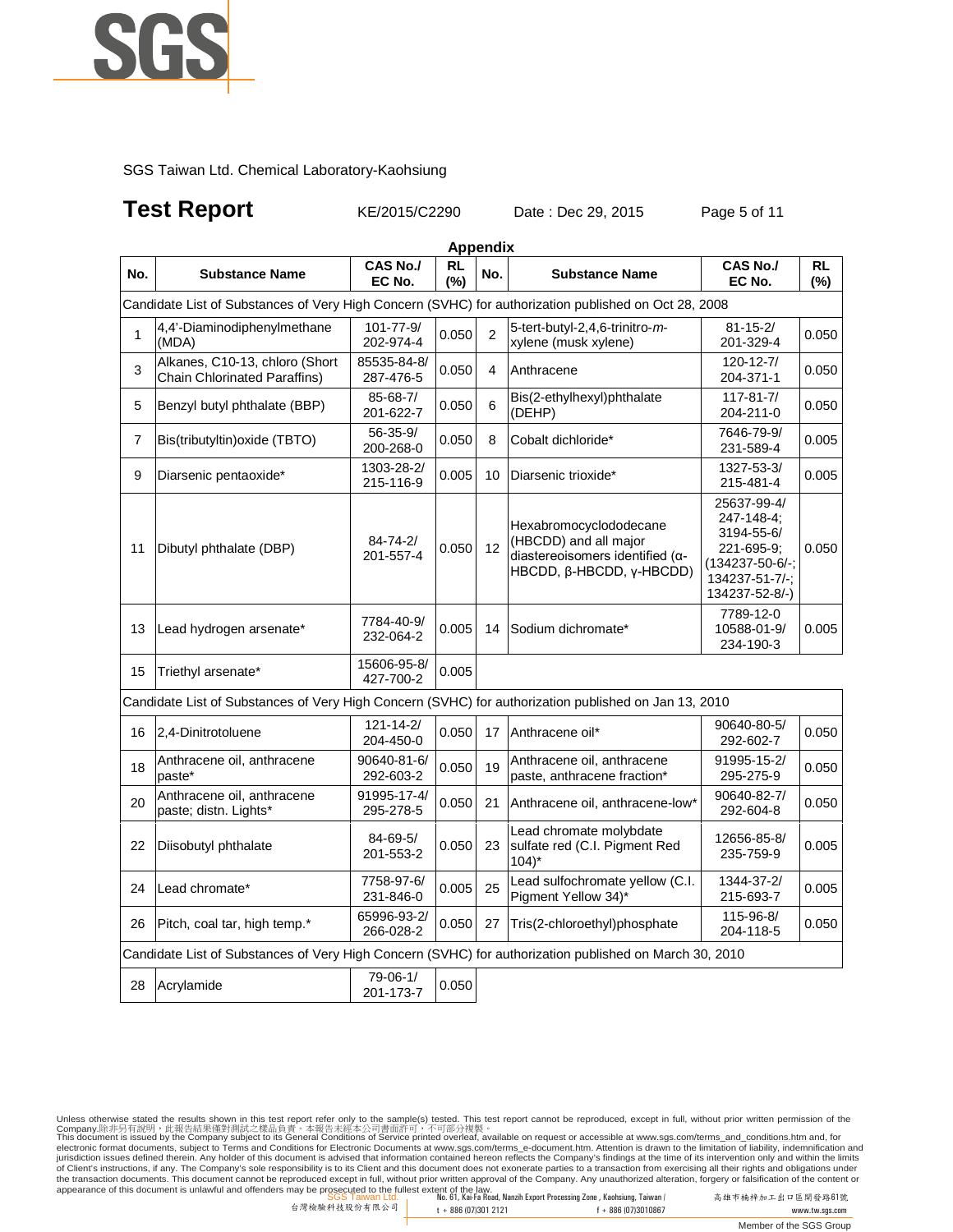

**Test Report KE/2015/C2290** Date : Dec 29, 2015 Page 6 of 11

| No. | <b>Substance Name</b>                                                                                                                                | <b>CAS No./</b><br>EC No.                            | <b>RL</b><br>(%) | No. | <b>Substance Name</b>                                                      | <b>CAS No./</b><br>EC No.                             | RL (%) |
|-----|------------------------------------------------------------------------------------------------------------------------------------------------------|------------------------------------------------------|------------------|-----|----------------------------------------------------------------------------|-------------------------------------------------------|--------|
|     | Candidate List of Substances of Very High Concern (SVHC) for authorization published on Jun 18, 2010                                                 |                                                      |                  |     |                                                                            |                                                       |        |
| 29  | Ammonium dichromate*                                                                                                                                 | 7789-09-5/<br>232-143-1                              | 0.005            | 30  | Boric acid*                                                                | 10043-35-3/<br>233-139-2:<br>11113-50-1/<br>234-343-4 | 0.005  |
| 31  | Disodium tetraborate,<br>anhydrous*                                                                                                                  | 1303-96-4<br>1330-43-4<br>12179-04-3/<br>215-540-4   | 0.005            | 32  | Potassium chromate*                                                        | 7789-00-6/<br>232-140-5                               | 0.005  |
| 33  | Potassium dichromate*                                                                                                                                | 7778-50-9/<br>231-906-6                              | 0.005            | 34  | Sodium chromate*                                                           | 7775-11-3/<br>231-889-5                               | 0.005  |
| 35  | Tetraboron disodium<br>heptaoxide, hydrate*                                                                                                          | 12267-73-1/<br>235-541-3                             | 0.005            | 36  | Trichloroethylene                                                          | 79-01-6/<br>201-167-4                                 | 0.050  |
|     | Candidate List of Substances of Very High Concern (SVHC) for authorization published on Dec 15, 2010                                                 |                                                      |                  |     |                                                                            |                                                       |        |
| 37  | 2-Ethoxyethanol                                                                                                                                      | 110-80-5/<br>203-804-1                               | 0.050            | 38  | 2-Methoxyethanol                                                           | 109-86-4/<br>203-713-7                                | 0.050  |
| 39  | Acids generated from chromium<br>trioxide and their oligomers:<br>Chromic acid<br>Dichromic acid<br>Oligomers of chromic acid and<br>dichromic acid* | 7738-94-5/<br>231-801-5;<br>13530-68-2/<br>236-881-5 | 0.005            | 40  | Chromium trioxide*                                                         | 1333-82-0/<br>215-607-8                               | 0.005  |
| 41  | Cobalt(II) carbonate*                                                                                                                                | 513-79-1/<br>208-169-4                               | 0.005            | 42  | Cobalt(II) diacetate*                                                      | $71 - 48 - 7/$<br>200-755-8                           | 0.005  |
| 43  | Cobalt(II) dinitrate*                                                                                                                                | 10141-05-6/<br>233-402-1                             | 0.005            | 44  | Cobalt(II) sulphate*                                                       | 10124-43-3/<br>233-334-2                              | 0.005  |
|     | Candidate List of Substances of Very High Concern (SVHC) for authorization published on Jun 20, 2011                                                 |                                                      |                  |     |                                                                            |                                                       |        |
| 45  | 1,2,3-Trichloropropane                                                                                                                               | $96 - 18 - 4/$<br>202-486-1                          | 0.050            | 46  | 1,2-Benzenedicarboxylic acid,<br>di-C6-8-branched alkyl esters,<br>C7-rich | 71888-89-6/<br>276-158-1                              | 0.050  |
| 47  | 1,2-Benzenedicarboxylic acid, di-<br>C7-11-branched and linear alkyl<br>esters                                                                       | 68515-42-4/<br>271-084-6                             | 0.050            | 48  | 1-Methyl-2-pyrrolidone                                                     | 872-50-4/<br>212-828-1                                | 0.050  |
| 49  | 2-Ethoxyethyl acetate                                                                                                                                | $111 - 15 - 9/$<br>203-839-2                         | 0.050            | 50  | Hydrazine                                                                  | 7803-57-8<br>302-01-2/<br>206-114-9                   | 0.050  |
| 51  | Strontium chromate*                                                                                                                                  | 7789-06-2/<br>232-142-6                              | 0.005            |     |                                                                            |                                                       |        |
|     | Candidate List of Substances of Very High Concern (SVHC) for authorization published on Dec 19, 2011                                                 |                                                      |                  |     |                                                                            |                                                       |        |
| 52  | 1,2-Dichloroethane                                                                                                                                   | 107-06-2/<br>203-458-1                               | 0.050            | 53  | 2,2'-dichloro-4,4'-<br>methylenedianiline (MOCA)                           | $101 - 14 - 4/$<br>202-918-9                          | 0.050  |
| 54  | 2-Methoxyaniline                                                                                                                                     | $90 - 04 - 0$<br>201-963-1                           | 0.050            | 55  | 4-tert-Octylphenol                                                         | 140-66-9/<br>205-426-2                                | 0.050  |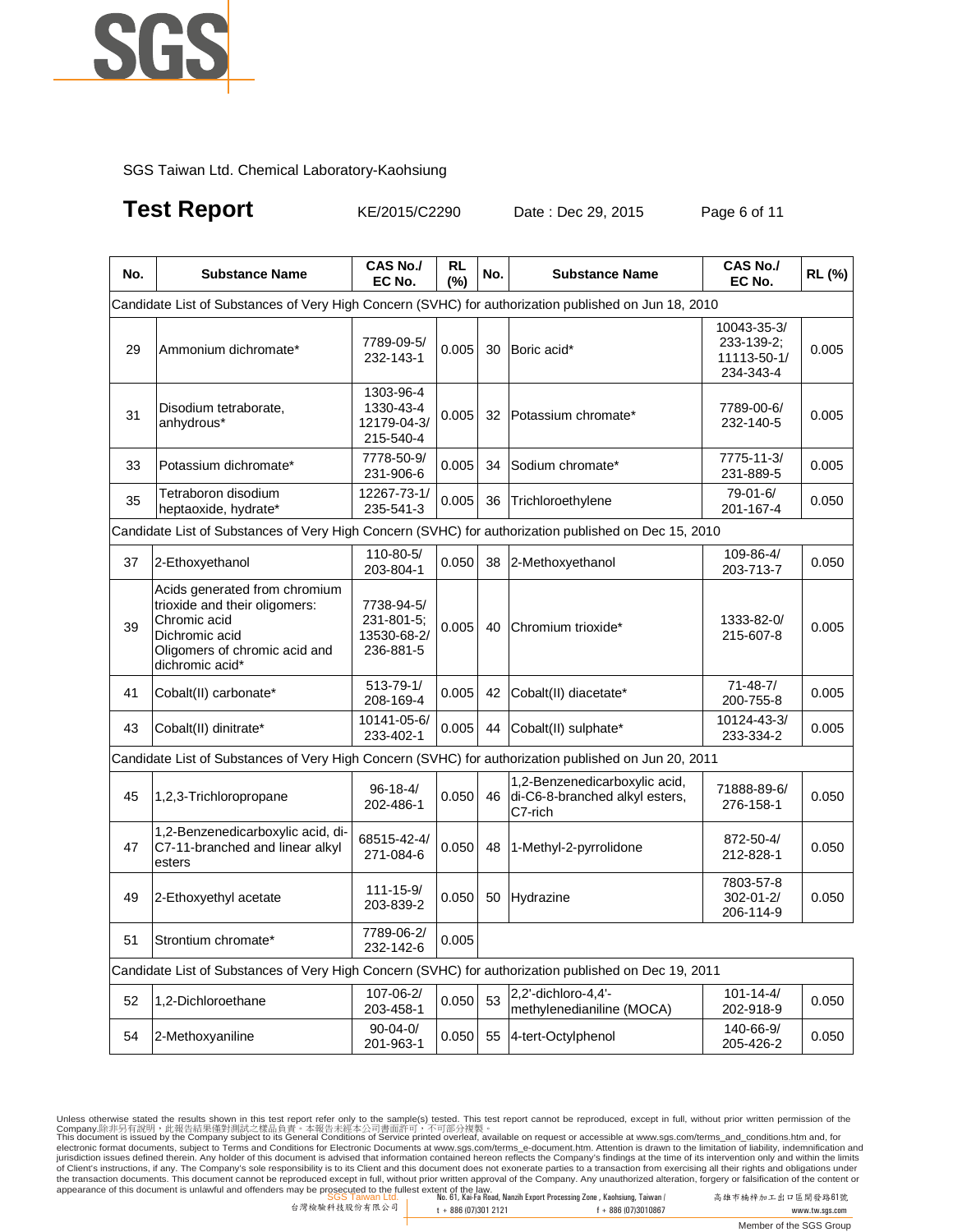

## **Test Report KE/2015/C2290** Date : Dec 29, 2015 Page 7 of 11

| No. | <b>Substance Name</b>                                                                                                                                   | <b>CAS No./</b><br>EC No.   | <b>RL</b><br>$(\% )$ | No. | <b>Substance Name</b>                                                                                                                  | CAS No./<br>EC No.           | <b>RL</b><br>(%) |
|-----|---------------------------------------------------------------------------------------------------------------------------------------------------------|-----------------------------|----------------------|-----|----------------------------------------------------------------------------------------------------------------------------------------|------------------------------|------------------|
| 56  | Aluminosilicate Refractory<br>Ceramic Fibres*                                                                                                           | 650-017-00-8<br>(Index no.) | 0.005                | 57  | Arsenic acid*                                                                                                                          | 7778-39-4/<br>231-901-9      | 0.005            |
| 58  | Bis(2-methoxyethyl) ether                                                                                                                               | 111-96-6/<br>203-924-4      | 0.050                | 59  | Bis(2-methoxyethyl) phthalate                                                                                                          | 117-82-8/<br>204-212-6       | 0.050            |
| 60  | Calcium arsenate*                                                                                                                                       | 7778-44-1/<br>231-904-5     | 0.005                | 61  | Dichromium tris(chromate)*                                                                                                             | 24613-89-6/<br>246-356-2     | 0.005            |
| 62  | Formaldehyde, oligomeric<br>reaction products with aniline<br>(technical MDA)                                                                           | 25214-70-4/<br>500-036-1    | 0.050                | 63  | Lead diazide*                                                                                                                          | 13424-46-9/<br>236-542-1     | 0.005            |
| 64  | Lead dipicrate*                                                                                                                                         | 6477-64-1/<br>229-335-2     | 0.005                | 65  | Lead styphnate*                                                                                                                        | 15245-44-0/<br>239-290-0     | 0.005            |
| 66  | N.N-dimethylacetamide (DMAC)                                                                                                                            | 127-19-5/<br>204-826-4      | 0.050                | 67  | Pentazinc chromate<br>octahydroxide*                                                                                                   | 49663-84-5/<br>256-418-0     | 0.005            |
| 68  | Phenolphthalein                                                                                                                                         | 77-09-8/<br>201-004-7       | 0.050                | 69  | Potassium<br>hydroxyoctaoxodizincatedichro<br>mate*                                                                                    | 11103-86-9/<br>234-329-8     | 0.005            |
| 70  | Trilead diarsenate*                                                                                                                                     | 3687-31-8/<br>222-979-5     | 0.005                | 71  | Zirconia Aluminosilicate<br>Refractory Ceremic Fibres*                                                                                 | 650-017-00-8<br>(Index no.)  | 0.005            |
|     | Candidate List of Substances of Very High Concern (SVHC) for authorization published on Jun 18, 2012                                                    |                             |                      |     |                                                                                                                                        |                              |                  |
| 72  | [4-[[4-anilino-1-naphthyl][4-<br>(dimethylamino)phenyl]methylen<br>e]cyclohexa-2,5-dien-1-ylidene]<br>dimethylammonium chloride<br>(C.I. Basic Blue 26) | 2580-56-5/<br>219-943-6     | 0.050                | 73  | [4-[4,4'-bis(dimethylamino)<br>benzhydrylidene]cyclohexa-2,5-<br>dien-1-<br>ylidene]dimethylammonium<br>chloride (C.I. Basic Violet 3) | 548-62-9/<br>208-953-6       | 0.050            |
| 74  | 1,2-bis(2-methoxyethoxy)<br>ethane (TEGDME; triglyme)                                                                                                   | 112-49-2/<br>203-977-3      | 0.050                | 75  | 1,2-dimethoxyethane; ethylene<br>glycol dimethyl ether (EGDME)                                                                         | $110 - 71 - 4/$<br>203-794-9 | 0.050            |
| 76  | 4.4'-bis(dimethylamino)<br>benzophenone (Michler's<br>Ketone)                                                                                           | $90 - 94 - 8/$<br>202-027-5 | 0.050                | 77  | 4,4'-bis(dimethylamino)-4"-<br>(methylamino)trityl alcohol                                                                             | $561 - 41 - 1/$<br>209-218-2 | 0.050            |
| 78  | Diboron trioxide*                                                                                                                                       | 1303-86-2/<br>215-125-8     | 0.005                | 79  | Formamide                                                                                                                              | $75 - 12 - 7/$<br>200-842-0  | 0.050            |
| 80  | Lead(II) bis(methanesulfonate)*                                                                                                                         | 17570-76-2/<br>401-750-5    | 0.005                | 81  | N,N,N',N'-tetramethyl-4,4'-<br>methylenedianiline (Michler's<br>base)                                                                  | $101 - 61 - 1/$<br>202-959-2 | 0.050            |
| 82  | TGIC (1,3,5-tris(oxiranylmethyl)-<br>1,3,5-triazine-2,4,6(1H,3H,5H)-<br>trione)                                                                         | 2451-62-9/<br>219-514-3     | 0.050                | 83  | $\alpha$ , $\alpha$ -Bis[4-<br>(dimethylamino)phenyl]-4<br>(phenylamino)naphthalene-1-<br>methanol (C.I. Solvent Blue 4)               | 6786-83-0/<br>229-851-8      | 0.050            |
| 84  | $\beta$ -TGIC (1,3,5-tris[(2S and 2R)-<br>2,3-epoxypropyl]-1,3,5-triazine-<br>2,4,6-(1H,3H,5H)-trione)                                                  | 59653-74-6/<br>423-400-0    | 0.050                |     |                                                                                                                                        |                              |                  |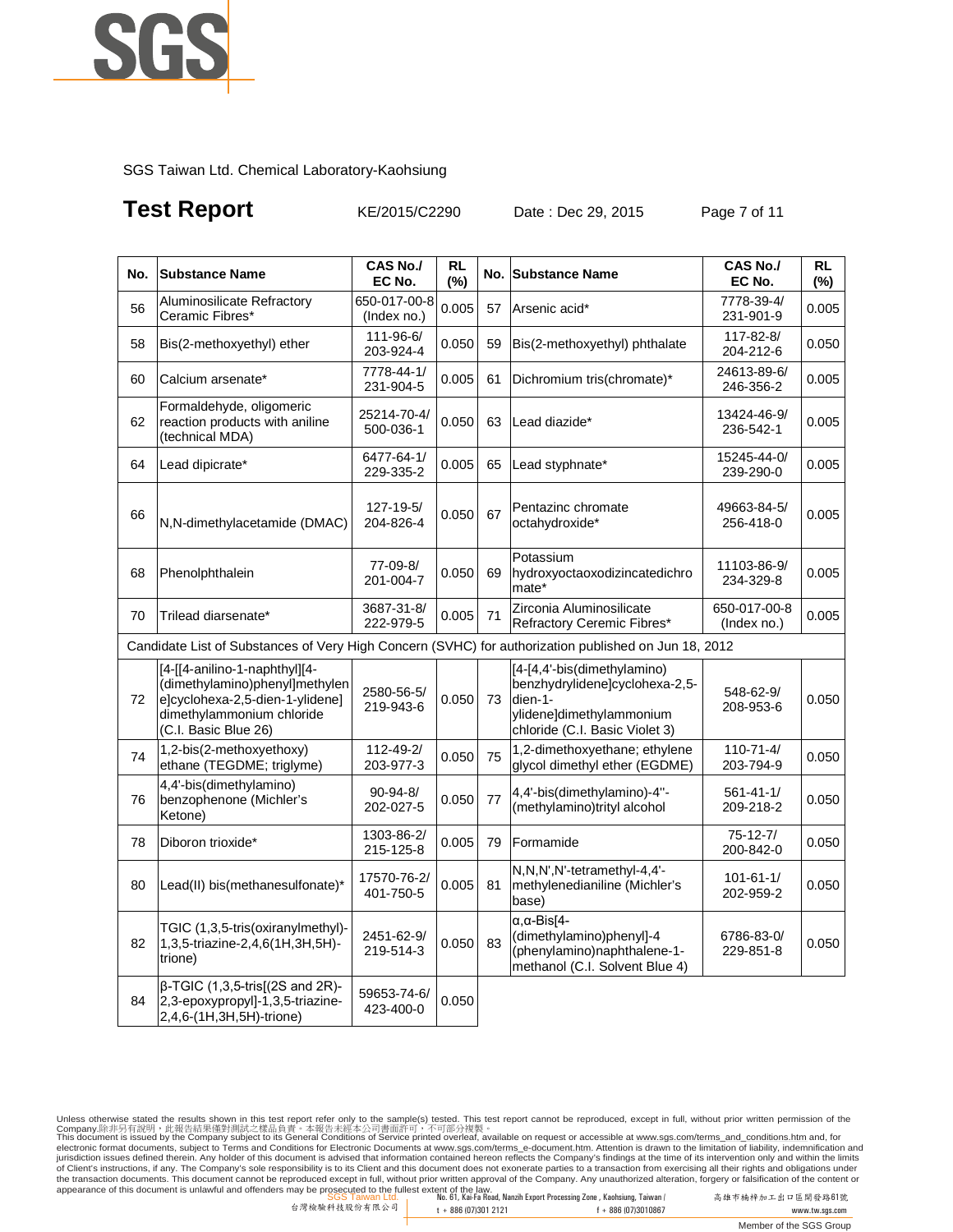

## **Test Report KE/2015/C2290** Date : Dec 29, 2015 Page 8 of 11

| No. | <b>Substance Name</b>                                                                                                                                                                                                                                                                                          | <b>CAS No./</b><br>EC No.   | RL<br>(%) | No. | <b>Substance Name</b>                                                                                                                              | <b>CAS No./</b><br>EC No.    | <b>RL</b><br>(%) |
|-----|----------------------------------------------------------------------------------------------------------------------------------------------------------------------------------------------------------------------------------------------------------------------------------------------------------------|-----------------------------|-----------|-----|----------------------------------------------------------------------------------------------------------------------------------------------------|------------------------------|------------------|
|     | Candidate List of Substances of Very High Concern (SVHC) for authorization published on Dec 19, 2012                                                                                                                                                                                                           |                             |           |     |                                                                                                                                                    |                              |                  |
| 85  | [Phthalato(2-)]dioxotrilead*                                                                                                                                                                                                                                                                                   | 69011-06-9/<br>273-688-5    | 0.005     | 86  | 1,2-Benzenedicarboxylic acid,<br>dipentylester, branched and<br>linear                                                                             | 84777-06-0/<br>284-032-2     | 0.050            |
| 87  | 1,2-Diethoxyethane                                                                                                                                                                                                                                                                                             | 629-14-1/<br>211-076-1      | 0.050     | 88  | 1-Bromopropane                                                                                                                                     | 106-94-5/<br>203-445-0       | 0.050            |
| 89  | 3-Ethyl-2-methyl-2-(3-<br>methylbutyl)-1,3-oxazolidine                                                                                                                                                                                                                                                         | 143860-04-2/<br>421-150-7   | 0.050     | 90  | $4-(1,1,3,3-$<br>tetramethylbutyl)phenol,<br>ethoxylated [covering well-<br>defined substances and<br>UVCB substances, polymers<br>and homologues] |                              | 0.050            |
| 91  | 4,4'-Methylenedi-o-toluidine                                                                                                                                                                                                                                                                                   | 838-88-0/<br>212-658-8      | 0.050     | 92  | 4,4'-Oxydianiline                                                                                                                                  | 101-80-4/<br>202-977-0       | 0.050            |
| 93  | 4-Aminoazobenzene                                                                                                                                                                                                                                                                                              | $60 - 09 - 3/$<br>200-453-6 | 0.050     | 94  | 4-Methyl-m-phenylenediamine                                                                                                                        | $95 - 80 - 7/$<br>202-453-1  | 0.050            |
| 95  | 4-Nonylphenol, branched and<br>linear [substances with a linear<br>and/or branched alkyl chain with<br>a carbon number of 9 covalently<br>bound in position 4 to phenol,<br>covering also UVCB- and well-<br>defined substances which<br>include any of the individual<br>isomers or a combination<br>thereof] |                             | 0.050     | 96  | 6-Methoxy-m-toluidine                                                                                                                              | 120-71-8/<br>204-419-1       | 0.050            |
| 97  | Acetic acid, lead salt, basic*                                                                                                                                                                                                                                                                                 | 51404-69-4/<br>257-175-3    | 0.005     | 98  | Biphenyl-4-ylamine                                                                                                                                 | $92 - 67 - 1/$<br>202-177-1  | 0.050            |
| 99  | Bis(pentabromophenyl) ether<br>(DecaBDE)                                                                                                                                                                                                                                                                       | 1163-19-5/<br>214-604-9     | 0.050     | 100 | C,C'-azodi(formamide) (ADCA)                                                                                                                       | $123 - 77 - 3/$<br>204-650-8 | 0.050            |
| 101 | Dibutyltin dichloride (DBT)                                                                                                                                                                                                                                                                                    | 683-18-1/<br>211-670-0      | 0.050     |     | 102 Diethyl sulphate                                                                                                                               | 64-67-5/<br>200-589-6        | 0.050            |
| 103 | Diisopentylphthalate (DIPP)                                                                                                                                                                                                                                                                                    | 605-50-5/<br>210-088-4      | 0.050     |     | 104 Dimethyl sulphate                                                                                                                              | $77 - 78 - 1/$<br>201-058-1  | 0.050            |
| 105 | Dinoseb                                                                                                                                                                                                                                                                                                        | 88-85-7/<br>201-861-7       | 0.050     | 106 | Dioxobis(stearato)trilead*                                                                                                                         | 12578-12-0/<br>235-702-8     | 0.005            |
| 107 | Fatty acids, C16-18, lead salts*                                                                                                                                                                                                                                                                               | 91031-62-8/<br>292-966-7    | 0.005     |     | 108 Furan                                                                                                                                          | 110-00-9/<br>203-727-3       | 0.050            |
| 109 | Henicosafluoroundecanoic acid                                                                                                                                                                                                                                                                                  | 2058-94-8/<br>218-165-4     | 0.050     | 110 | Heptacosafluorotetradecanoic<br>acid                                                                                                               | 376-06-7/<br>206-803-4       | 0.050            |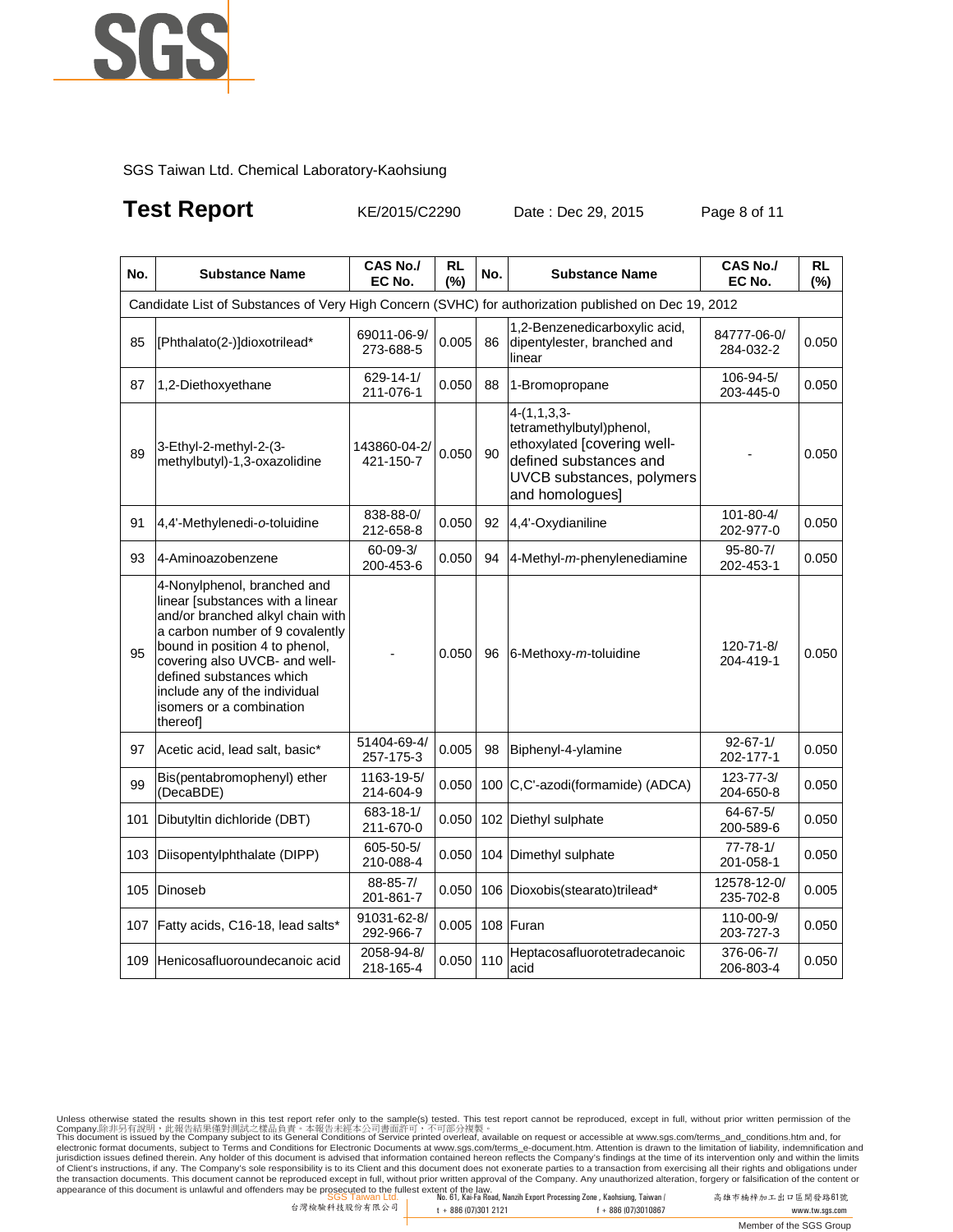

## **Test Report KE/2015/C2290** Date : Dec 29, 2015 Page 9 of 11

| No. | <b>Substance Name</b>                                                                                                                       | <b>CAS No./</b><br>EC No.                                                             | <b>RL</b><br>$(\%)$ |     | No. Substance Name                                                                                                                                                       | <b>CAS No./</b><br>EC No.                                                                                       | RL (%) |
|-----|---------------------------------------------------------------------------------------------------------------------------------------------|---------------------------------------------------------------------------------------|---------------------|-----|--------------------------------------------------------------------------------------------------------------------------------------------------------------------------|-----------------------------------------------------------------------------------------------------------------|--------|
| 111 | Hexahydro-2-benzofuran-1,3-<br>dione,<br>cis-cyclohexane-1,2-dicarboxylic<br>anhydride,<br>trans-cyclohexane-1,2-<br>dicarboxylic anhydride | $85 - 42 - 7/$<br>201-604-9;<br>13149-00-3/<br>236-086-3;<br>14166-21-3/<br>238-009-9 | 0.050               | 112 | Hexahydromethylphthalic<br>anhydride,<br>Hexahydro-4-methylphthalic<br>anhydride,<br>Hexahydro-1-methylphthalic<br>anhydride,<br>Hexahydro-3-methylphthalic<br>anhydride | 25550-51-0/<br>247-094-1:<br>19438-60-9/<br>243-072-0;<br>48122-14-1/<br>256-356-4;<br>57110-29-9/<br>260-566-1 | 0.050  |
| 113 | Lead bis(tetrafluoroborate)*                                                                                                                | 13814-96-5/<br>237-486-0                                                              | 0.005               |     | 114 Lead cyanamidate*                                                                                                                                                    | 20837-86-9/<br>244-073-9                                                                                        | 0.005  |
| 115 | Lead dinitrate*                                                                                                                             | 10099-74-8/<br>233-245-9                                                              | 0.005               |     | 116 Lead monoxide*                                                                                                                                                       | 1317-36-8/<br>215-267-0                                                                                         | 0.005  |
| 117 | Lead oxide sulphate*                                                                                                                        | 12036-76-9/<br>234-853-7                                                              | 0.005               |     | 118 Lead tetroxide*                                                                                                                                                      | 1314-41-6/<br>215-235-6                                                                                         | 0.005  |
| 119 | Lead titanium trioxide*                                                                                                                     | 12060-00-3/<br>235-038-9                                                              | 0.005               |     | 120 Lead titanium zirconium oxide*                                                                                                                                       | 12626-81-2/<br>235-727-4                                                                                        | 0.005  |
| 121 | Methoxyacetic acid                                                                                                                          | 625-45-6/<br>210-894-6                                                                | 0.050               |     | 122 N,N-Dimethylformamide                                                                                                                                                | 68-12-2/<br>200-679-5                                                                                           | 0.050  |
| 123 | N-Methylacetamide                                                                                                                           | $79 - 16 - 3/$<br>201-182-6                                                           | 0.050               |     | 124 N-Pentyl-isopentylphthalate                                                                                                                                          | 776297-69-9<br>$\sqrt{-}$                                                                                       | 0.050  |
| 125 | o-Aminoazotoluene                                                                                                                           | $97 - 56 - 3/$<br>202-591-2                                                           | 0.050               |     | 126   o-Toluidine                                                                                                                                                        | $95 - 53 - 4/$<br>202-429-0                                                                                     | 0.050  |
| 127 | Pentacosafluorotridecanoic acid                                                                                                             | 72629-94-8/<br>276-745-2                                                              | 0.050               |     | 128 Pentalead tetraoxide sulphate*                                                                                                                                       | 12065-90-6/<br>235-067-7                                                                                        | 0.005  |
| 129 | Propylene oxide                                                                                                                             | 75-56-9/<br>200-879-2                                                                 | 0.050               | 130 | Pyrochlore, antimony lead<br>vellow*                                                                                                                                     | 8012-00-8/<br>232-382-1                                                                                         | 0.005  |
| 131 | Silicic acid, barium salt, lead-<br>doped*                                                                                                  | 68784-75-8/<br>272-271-5                                                              | 0.005               |     | 132 Silicic acid, lead salt*                                                                                                                                             | 11120-22-2/<br>234-363-3                                                                                        | 0.005  |
| 133 | Sulfurous acid, lead salt,<br>dibasic*                                                                                                      | 62229-08-7/<br>263-467-1                                                              | 0.005               | 134 | Tetraethyllead*                                                                                                                                                          | 78-00-2/<br>201-075-4                                                                                           | 0.005  |
| 135 | Tetralead trioxide sulphate*                                                                                                                | 12202-17-4/<br>235-380-9                                                              | 0.005               | 136 | Tricosafluorododecanoic acid                                                                                                                                             | $307 - 55 - 1/$<br>206-203-2                                                                                    | 0.050  |
| 137 | Trilead<br>bis(carbonate)dihydroxide*                                                                                                       | 1319-46-6/<br>215-290-6                                                               | 0.005               |     | 138 Trilead dioxide phosphonate*                                                                                                                                         | 12141-20-7/<br>235-252-2                                                                                        | 0.005  |
|     | Candidate List of Substances of Very High Concern (SVHC) for authorization published on June 20, 2013                                       |                                                                                       |                     |     |                                                                                                                                                                          |                                                                                                                 |        |
| 139 | 4-Nonylphenol, branched and<br>linear, ethoxylated                                                                                          |                                                                                       | 0.050               | 140 | Ammoniumpentadecafluorootan<br>oate (APFO)                                                                                                                               | 3825-26-1/<br>223-320-4                                                                                         | 0.050  |
| 141 | Cadmium                                                                                                                                     | 7440-43-9/<br>231-152-8                                                               | 0.005               |     | 142 Cadmium oxide*                                                                                                                                                       | 1306-19-0/<br>215-146-2                                                                                         | 0.005  |
| 143 | Di-n-pentyl phthalate                                                                                                                       | $131 - 18 - 0/$<br>205-017-9                                                          | 0.050               | 144 | Pentadecafluorooctanoic acid<br>(PFOA)                                                                                                                                   | $335 - 67 - 1/$<br>206-397-9                                                                                    | 0.050  |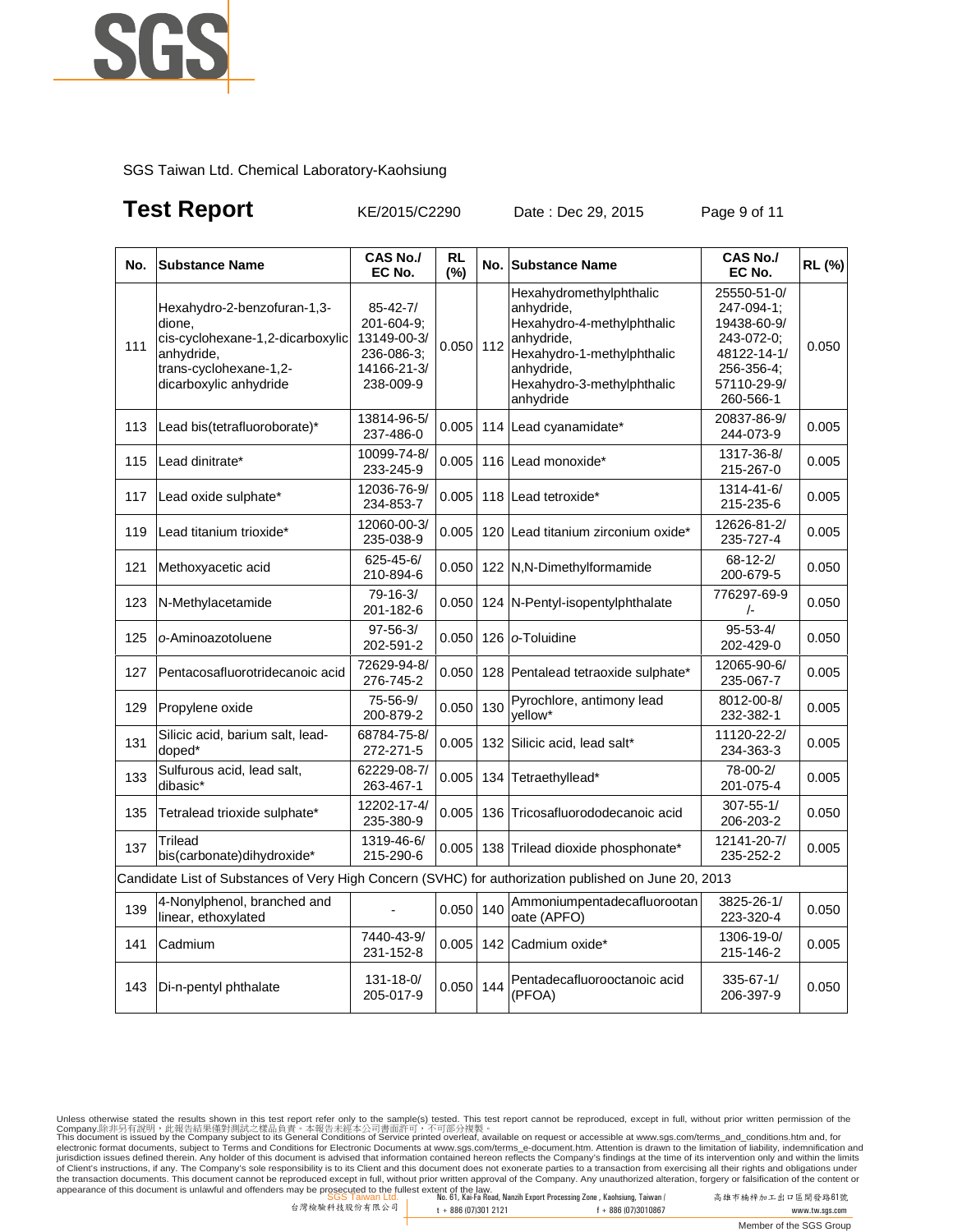

## **Test Report** KE/2015/C2290 Date : Dec 29, 2015 Page 10 of 11

|     | No. Substance Name                                                                                                                                                                                    | <b>CAS No./</b><br>EC No.                             | <b>RL</b><br>(%) |     | No. Substance Name                                                                                                                                                                                                                                                                            | <b>CAS No./</b><br>EC No.                | RL<br>(%) |  |  |
|-----|-------------------------------------------------------------------------------------------------------------------------------------------------------------------------------------------------------|-------------------------------------------------------|------------------|-----|-----------------------------------------------------------------------------------------------------------------------------------------------------------------------------------------------------------------------------------------------------------------------------------------------|------------------------------------------|-----------|--|--|
|     | Candidate List of Substances of Very High Concern (SVHC) for authorization published on Dec 16, 2013                                                                                                  |                                                       |                  |     |                                                                                                                                                                                                                                                                                               |                                          |           |  |  |
| 145 | Cadmium sulphide*                                                                                                                                                                                     | 1306-23-6/<br>215-147-8                               | 0.005            |     | 146 Dihexyl phthalate                                                                                                                                                                                                                                                                         | $84 - 75 - 3/$<br>201-559-5              | 0.050     |  |  |
| 147 | Disodium 3,3'-[[1,1'-biphenyl]-<br>4,4'-diylbis(azo)]bis(4-<br>aminonaphthalene-1-<br>sulphonate) (C.I. Direct Red 28)                                                                                | 573-58-0/<br>209-358-4                                | 0.050            | 148 | Disodium<br>4-amino-3-[[4'-[(2,4-<br>diaminophenyl)azo][1,1-<br>biphenyl]-4-yl]azo] -5-hydroxy-<br>6-(phenylazo)naphthalene-2,7-<br>disulphonate (C.I. Direct Black<br>38)                                                                                                                    | 1937-37-7/<br>217-710-3                  | 0.050     |  |  |
| 149 | Imidazolidine-2-thione;<br>2-imidazoline-2-thiol                                                                                                                                                      | $96 - 45 - 7/$<br>202-506-9                           |                  |     | $0.050$ 150 Lead di(acetate)*                                                                                                                                                                                                                                                                 | $301 - 04 - 2/$<br>206-104-4             | 0.005     |  |  |
| 151 | Trixylyl phosphate                                                                                                                                                                                    | 25155-23-1/<br>246-677-8                              | 0.050            |     |                                                                                                                                                                                                                                                                                               |                                          |           |  |  |
|     | Candidate List of Substances of Very High Concern (SVHC) for authorization published on Jun 16, 2014                                                                                                  |                                                       |                  |     |                                                                                                                                                                                                                                                                                               |                                          |           |  |  |
|     | 1,2-Benzenedicarboxylic acid,<br>152 dihexyl ester, branched and<br>linear                                                                                                                            | 68515-50-4/<br>271-093-5                              | 0.050            |     | 153 Cadmium chloride*                                                                                                                                                                                                                                                                         | 10108-64-2/<br>233-296-7                 | 0.005     |  |  |
| 154 | Sodium perborate; perboric<br>acid, sodium salt*                                                                                                                                                      | / 234-390-0;<br>239-172-9                             | 0.005            |     | 155 Sodium peroxometaborate*                                                                                                                                                                                                                                                                  | 7632-04-4/<br>231-556-4                  | 0.005     |  |  |
|     | Candidate List of Substances of Very High Concern (SVHC) for authorization published on Dec 17, 2014                                                                                                  |                                                       |                  |     |                                                                                                                                                                                                                                                                                               |                                          |           |  |  |
| 156 | 2-benzotriazol-2-yl-4,6-di-tert-<br>butylphenol (UV-320)                                                                                                                                              | 3846-71-7 /<br>223-346-6                              | 0.050            | 157 | 2-(2H-benzotriazol-2-yl)-4,6-<br>ditertpentylphenol (UV-328)                                                                                                                                                                                                                                  | 25973-55-1 /<br>247-384-8                | 0.050     |  |  |
|     | 2-ethylhexyl 10-ethyl-4,4-dioctyl<br>158 7-oxo-8-oxa-3,5-dithia-4-<br>stannatetradecanoate; DOTE                                                                                                      | 15571-58-1 /<br>239-622-4                             | 0.050            | 159 | Reaction mass of 2-ethylhexyl<br>10-ethyl-4,4-dioctyl-7-oxo-8-<br>oxa-3,5-dithia-4-<br>stannatetradecanoate and 2-<br>ethylhexyl<br>10-ethyl-4-[[2-[(2-<br>ethylhexyl)oxy]-2-oxoethyl]thio]-<br>4-octyl-7-oxo-8-oxa-3,5-dithia-4-<br>stannatetradecanoate (reaction<br>mass of DOTE and MOTE) | $\prime$                                 | 0.050     |  |  |
| 160 | Cadmium fluoride*                                                                                                                                                                                     | 7790-79-6/<br>232-222-0                               |                  |     | 0.005 161 Cadmium sulphate*                                                                                                                                                                                                                                                                   | 10124-36-4;<br>31119-53-6 /<br>233-331-6 | 0.005     |  |  |
|     | Candidate List of Substances of Very High Concern (SVHC) for authorization published on Jun 15, 2015                                                                                                  |                                                       |                  |     |                                                                                                                                                                                                                                                                                               |                                          |           |  |  |
| 162 | 1,2-benzenedicarboxylic acid,<br>di-C6-10-alkyl esters; 1,2-<br>benzenedicarboxylic acid, mixed<br>decyl and hexyl and octyl<br>diesters with $\geq 0.3\%$ of dihexyl<br>phthalate (EC No. 201-559-5) | 68515-51-5;<br>68648-93-1/<br>271-094-0;<br>272-013-1 | 0.050            | 163 | 5-sec-butyl-2-(2,4-<br>dimethylcyclohex-3-en-1-yl)-5-<br>methyl-1,3-dioxane [1], 5-sec-<br>butyl-2-(4,6-dimethylcyclohex-3-<br>en-1-yl)-5-methyl-1,3-dioxane<br>[2] [covering<br>any<br>of<br>the<br>individual isomers of [1] and [2]<br>or any combination thereof]                         | $\prime$                                 | 0.050     |  |  |

Unless otherwise stated the results shown in this test report refer only to the sample(s) test feport cannot be reproduced, except in full, without prior written permission of the<br>Company.陈非另有說明 · 此報告結果僅對測試之樣品負責。本報告未經本公司書 of Client's instructions, if any. The Company's sole responsibility is to its Client and this document does not exonerate parties to a transaction from exercising all their rights and obligations under<br>the transaction docu